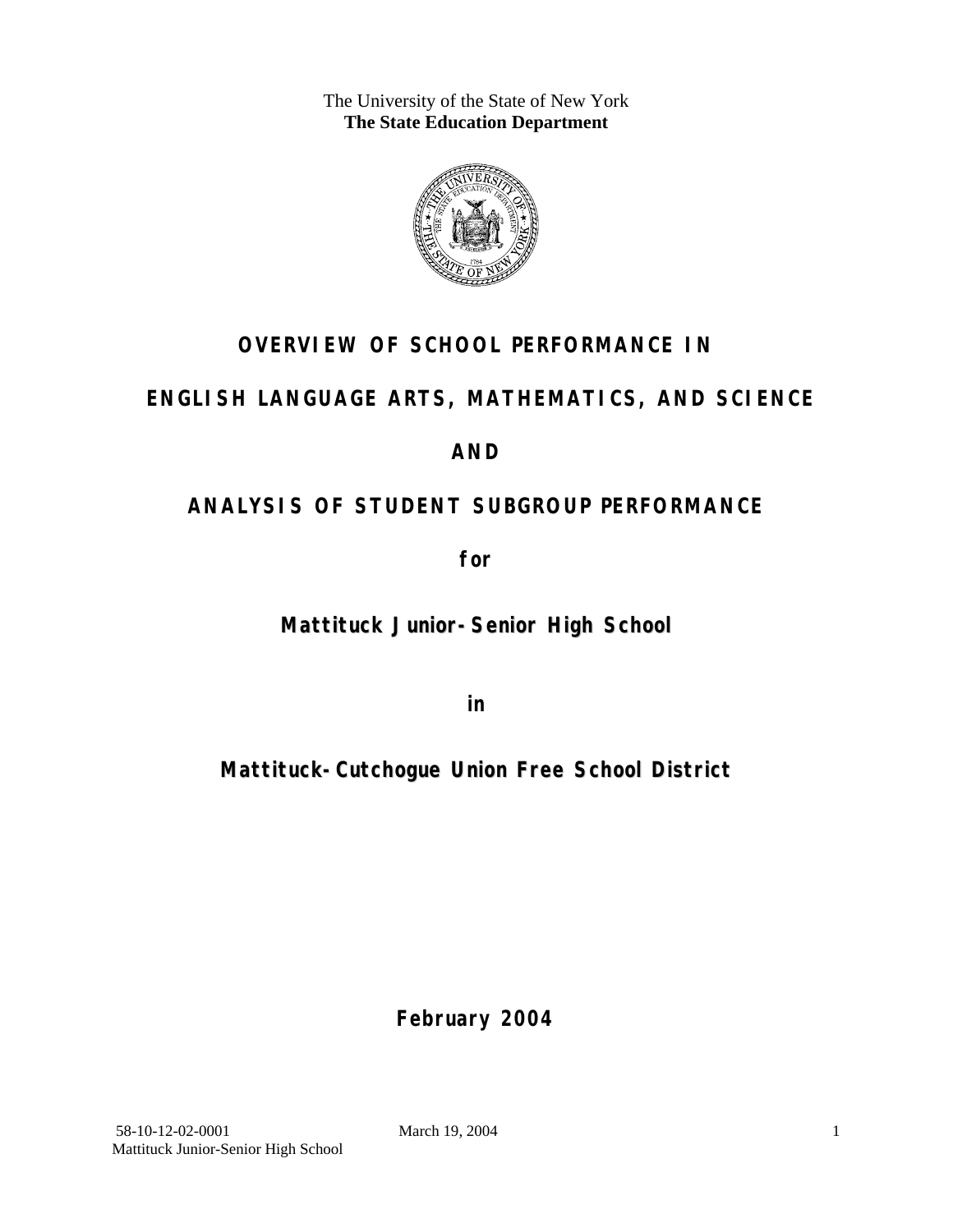#### **THE UNIVERSITY OF THE STATE OF NEW YORK**

#### **Regents of The University**

| Tonawanda             |
|-----------------------|
| <b>Hollis</b>         |
| Staten Island         |
| New Rochelle          |
| Peru                  |
| Huntington            |
| <b>North Syracuse</b> |
| New York              |
| <b>Belle Harbor</b>   |
| Buffalo               |
| Hartsdale             |
| Albany                |
| <b>Bronx</b>          |
| New York              |
| <b>Binghamton</b>     |
| Rochester             |

#### **President of The University and Commissioner of Education**

RICHARD P. MILLS

**Deputy Commissioner for Elementary, Middle, Secondary and Continuing Education**  JAMES A. KADAMUS

#### **Coordinator, School Operations and Management Services**

CHARLES SZUBERLA

#### **Coordinator, Information and Reporting Services**

MARTHA P. MUSSER

The State Education Department does not discriminate on the basis of age, color, religion, creed, disability, marital status, veteran status, national origin, race, gender, genetic predisposition or carrier status, or sexual orientation in its educational programs, services and activities. Portions of this publication can be made available in a variety of formats, including braille, large print or audio tape, upon request. Inquiries concerning this policy of nondiscrimination should be directed to the Department's Office for Diversity, Ethics, and Access, Room 530, Education Building, Albany, NY 12234. **Requests for additional copies of this publication may be made by contacting the Publications Sales Desk, Room 309, Education Building, Albany, NY 12234.** 

Please address all correspondence about this report that is not related to data corrections to:

*School Report Card Coordinator Information and Reporting Services Team New York State Education Department Room 863 EBA 89 Washington Avenue Albany, NY 12234*  E-mail: *RPTCARD@mail.nysed.gov*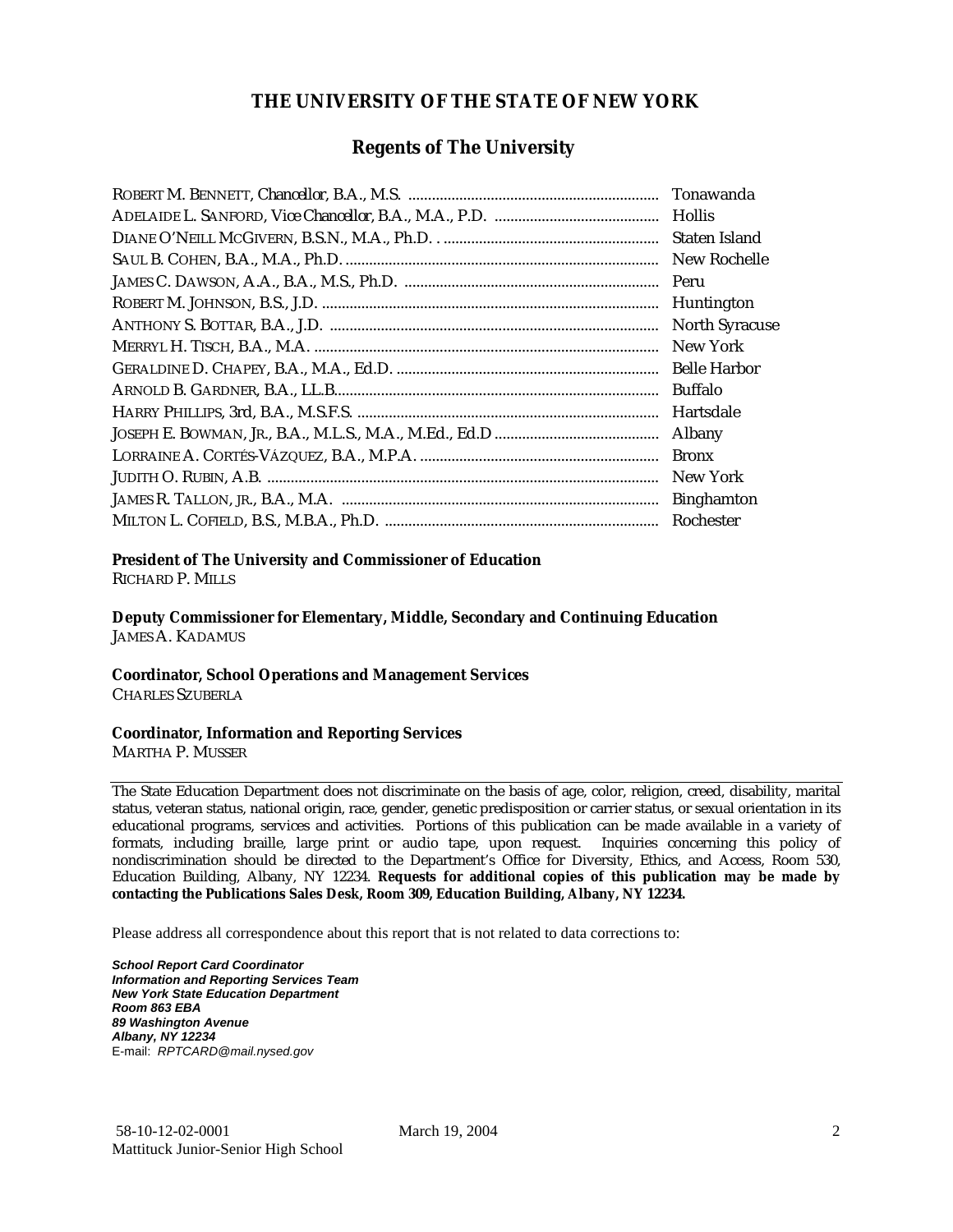The *New York State School Report Card* is an important part of the Board of Regents effort to raise learning standards for all students. It provides information to the public on student performance and other measures of school and district performance. Knowledge gained from the school report card on a school's strengths and weaknesses can be used to improve instruction and services to students.

The *New York State School Report Card* consists of three parts: the *Overview of School Performance in English Language Arts, Mathematics, and Science and Analysis of Student Subgroup Performance,* the *Comprehensive Information Report,* and the *School Accountability Report*. The *Overview and Analysis* presents performance data on measures required by the federal No Child Left Behind Act: English, mathematics, science, and graduation rate. Performance data on other State assessments can be found in the *Comprehensive Information Report*. The *School Accountability Report* provides information as to whether a school is making adequate progress toward enabling all students to achieve proficiency in English and mathematics.

State assessments are designed to help ensure that all students reach high learning standards. They show whether students are getting the foundation knowledge they need to succeed at the elementary, middle, and commencement levels and beyond. The State requires that students who are not making appropriate progress toward the standards receive academic intervention services.

In the *Overview*, performance on the elementary- and middle-level assessments in English language arts and mathematics and on the middle-level science test is reported in terms of mean scores and the percentage of students scoring at each of the four levels. These levels indicate performance on the standards from seriously deficient to advanced proficiency. Performance on the elementary-level science test is reported in terms of mean scores and the percentage of students making appropriate progress. Regents examination scores are reported in four score ranges. Scores of 65 to 100 are passing; scores of 55 to 64 earn credit toward a local diploma (with the approval of the local board of education). Though each elementary- and middle-level assessment is administered to students in a specific grade, secondary-level assessments are taken by students when they complete the coursework for the core curriculum. Therefore, the performance of students at the secondary level is measured for a student cohort rather than a group of students at a particular grade level. Students are grouped in cohorts according to the year in which they first entered grade 9.

The assessment data in the *Overview and Analysis* are for all tested students in the school, including general-education students and students with disabilities. In the *Overview*, each school's performance is compared with that of schools similar in grade level, district resources, and student needs as indicated by income and limited English proficiency (LEP) status. Each district's performance is compared with that of all public schools statewide. In the *Analysis*, performance is disaggregated by race/ethnicity, disability status, gender, LEP status, income level, and migrant status.

Explanations of terms referred to or symbols used in this part of the school report card may be found in the glossary on the last page. Further information on the school report card may be found in the guide, *Understanding Your School Report Card: February 2004*, available on the Information and Reporting Services Web site at www.emsc.nysed.gov/irts.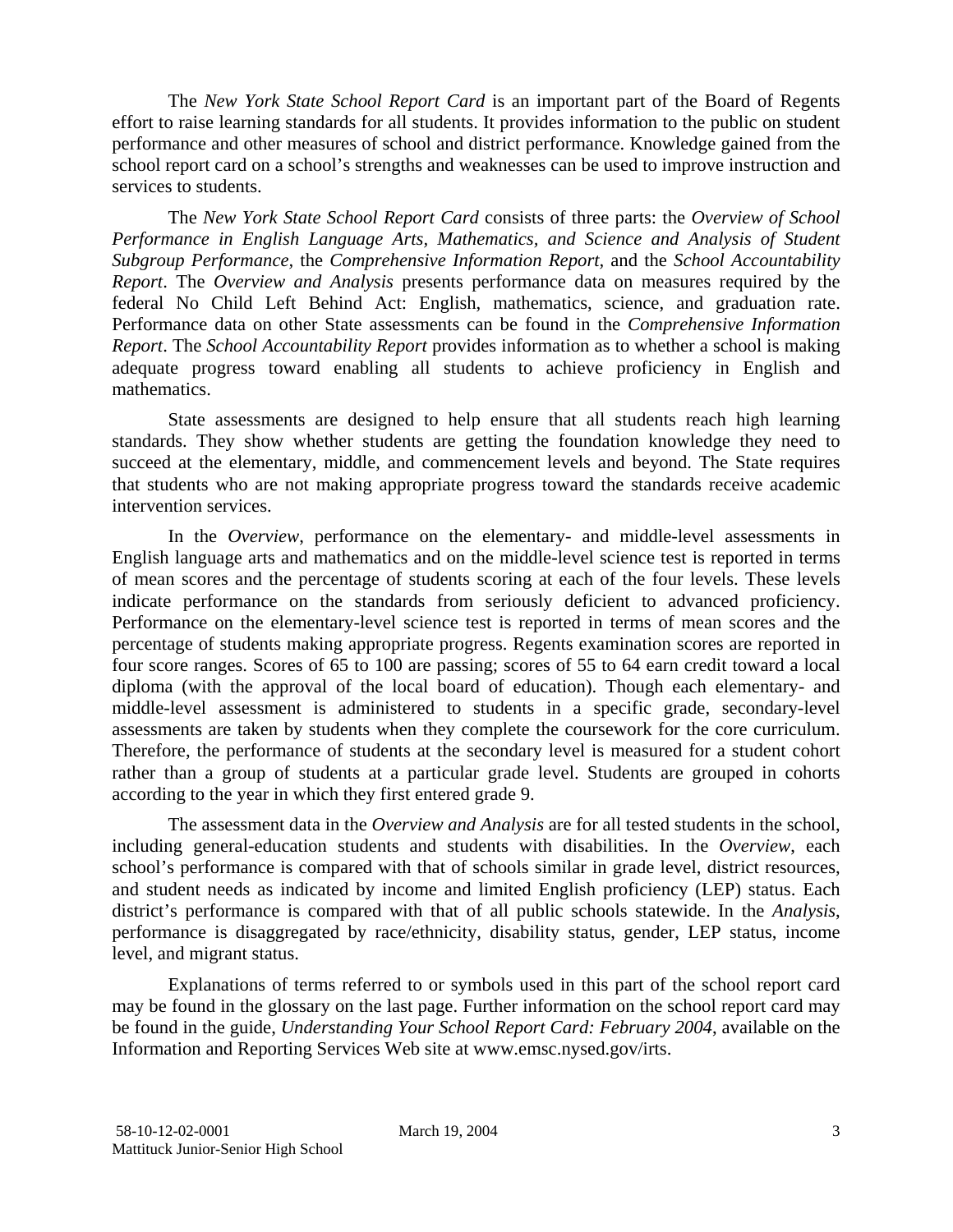# **Overview of School Performance in English Language Arts, Mathematics, and Science**

### **School Profile**

| Principal:<br>James F. Mckenna |             | (631) 298-8471<br>Phone:  |
|--------------------------------|-------------|---------------------------|
| ∣ Organization                 | Grade Range | <b>Student Enrollment</b> |
| $2002 - 03$                    | $7 - 12$    | 703                       |

| 2001–02 School District-wide Total Expenditure per Pupil | \$14,543 |
|----------------------------------------------------------|----------|
|----------------------------------------------------------|----------|

#### **2002–03 Percentage of Core Classes Taught by Highly Qualified Teachers\***

|                       | <b>Percent Taught</b> |
|-----------------------|-----------------------|
| <b>Number of Core</b> | by Highly             |
| <b>Classes</b>        | Qualified             |
|                       | <b>Teachers</b>       |
| 216                   | 93%                   |
|                       |                       |

\*For the 2002-03 school year, SED is reporting that teachers of core classes are highly qualified if they are certified to teach those classes. However, No Child Left Behind (NCLB) imposes requirements beyond certification for some teachers to be considered highly qualified. In future years, when New York State uses the NCLB criteria for reporting, certified teachers must fulfill all NCLB requirements to be counted as highly qualified.

#### **2002–03 Percentage of Teachers with No Valid Teaching Certificate\***

| Number of<br><b>Teachers</b> | <b>Percent with No</b><br><b>Valid Teaching</b><br><b>Certificate</b> |
|------------------------------|-----------------------------------------------------------------------|
| 68                           | 3%                                                                    |

\*This count includes teachers with temporary licenses who do not have a valid permanent, provisional, or transitional teaching certificate.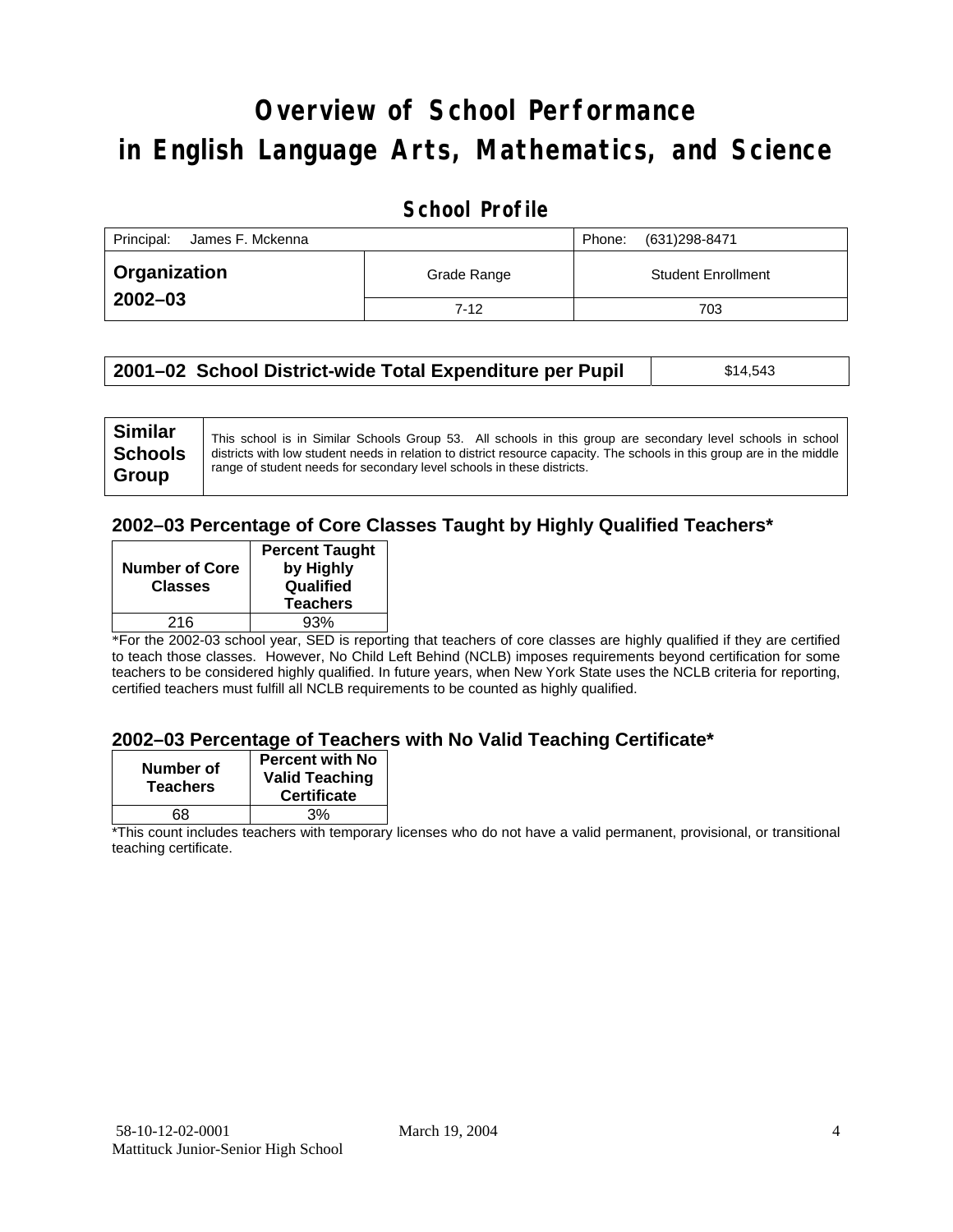### English Language Arts



| Performance at<br><b>This School</b> | Level 1<br>527-661 | Level 2<br>662-700 | Level 3<br>701-738 | Level 4<br>739-830 | <b>Total</b> | <b>Mean Score</b> |
|--------------------------------------|--------------------|--------------------|--------------------|--------------------|--------------|-------------------|
| May 2001                             |                    | 30                 | 56                 | 27                 | 114          | 720               |
|                                      | Level 1<br>527-659 | Level 2<br>660-698 | Level 3<br>699-737 | Level 3<br>738-830 | <b>Total</b> |                   |
| <b>March 2002</b>                    |                    | 40                 | 45                 | 18                 | 104          | 710               |
|                                      | Level 1<br>527-657 | Level 2<br>658-696 | Level 3<br>697-736 | Level 4<br>737-830 | <b>Total</b> |                   |
| January 2003                         | 3                  | 52                 | 64                 | 11                 | 130          | 701               |

|         | Middle-Level English Language Arts Levels — Listening, Reading, and Writing Standards                         |  |  |
|---------|---------------------------------------------------------------------------------------------------------------|--|--|
| Level 4 | These students <b>exceed the standards</b> and are moving toward high performance on the Regents examination. |  |  |
| Level 3 | These students meet the standards and, with continued steady growth, should pass the Regents examination.     |  |  |
| Level 2 | These students need extra help to meet the standards and pass the Regents examination.                        |  |  |
| Level 1 | These students have serious academic deficiencies.                                                            |  |  |

**Performance of Limited English Proficient Students Taking the New York State English as a Second Language Achievement Test (NYSESLAT) as the Measure of English Language Arts Achievement**

| Grade 8 | Number<br>Tested | Level 1 | Level 2  | Level 3  | Level 4  |
|---------|------------------|---------|----------|----------|----------|
| 2003    | <u>_</u>         |         | $^{\pi}$ | $^{\pi}$ | $^{\pi}$ |

**Performance of Students with Severe Disabilities on the New York State Alternate Assessment (NYSAA) in English** 

| Grade 8     | Number<br>Tested | AA-Level 1 | AA-Level 2 | AA-Level 3 | AA-Level 4 |
|-------------|------------------|------------|------------|------------|------------|
| $2002 - 03$ |                  |            |            |            |            |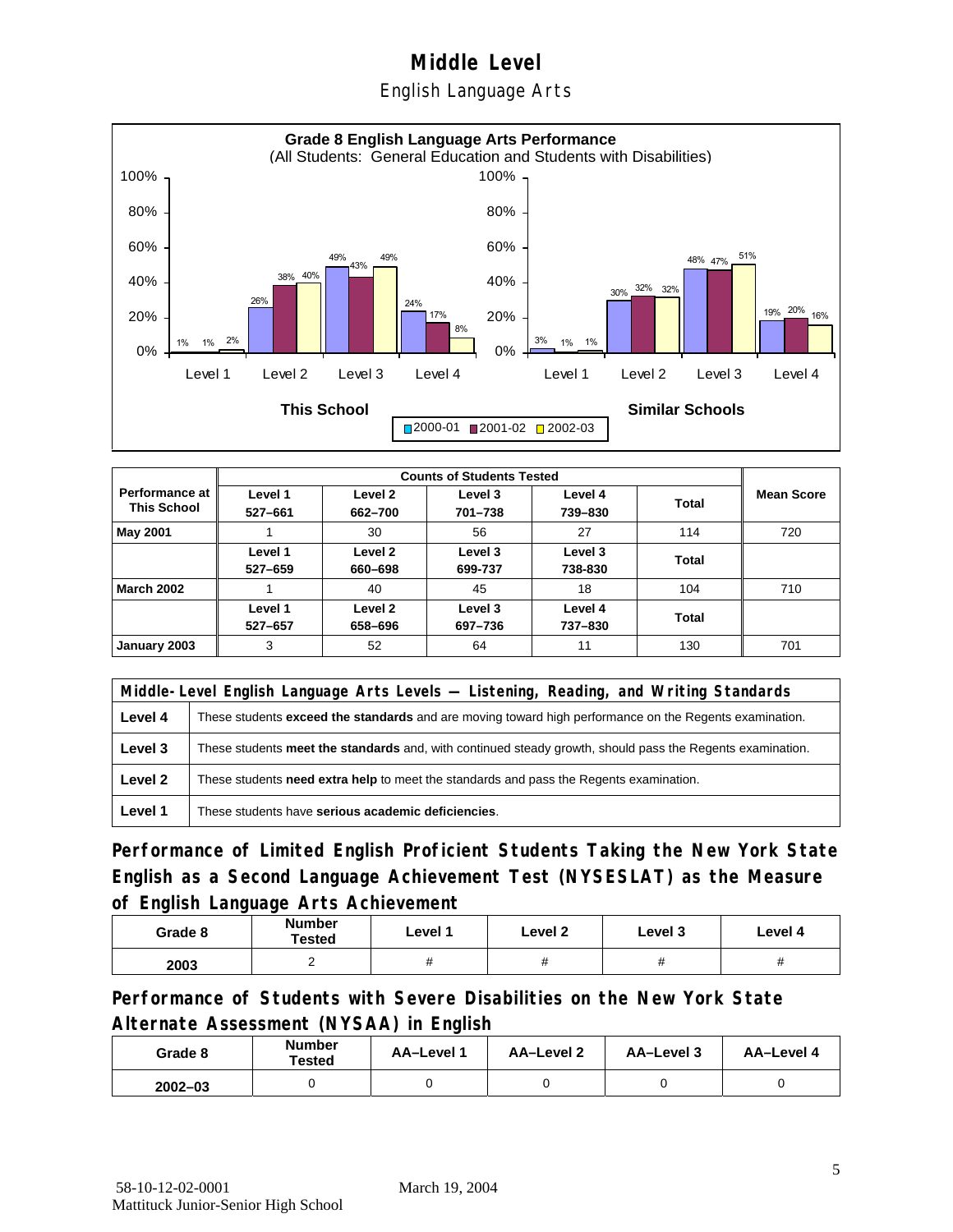#### **Mathematics**



| <b>Counts of Students Tested</b>     |                    |                    |                    |                    |              |                   |
|--------------------------------------|--------------------|--------------------|--------------------|--------------------|--------------|-------------------|
| Performance at<br><b>This School</b> | Level 1<br>517-680 | Level 2<br>681-715 | Level 3<br>716-759 | Level 4<br>760-882 | <b>Total</b> | <b>Mean Score</b> |
| <b>May 2001</b>                      |                    | 28                 | 59                 | 19                 | 112          | 729               |
| May 2002                             |                    | 36                 | 42                 | 21                 | 103          | 731               |
| May 2003                             |                    | 28                 | 83                 | 12                 | 123          | 733               |

|         | Middle-Level Mathematics Levels — Knowledge, Reasoning, and Problem-Solving Standards                         |  |  |
|---------|---------------------------------------------------------------------------------------------------------------|--|--|
| Level 4 | These students <b>exceed the standards</b> and are moving toward high performance on the Regents examination. |  |  |
| Level 3 | These students meet the standards and, with continued steady growth, should pass the Regents examination.     |  |  |
| Level 2 | These students <b>need extra help</b> to meet the standards and pass the Regents examination.                 |  |  |
| Level 1 | These students have serious academic deficiencies.                                                            |  |  |

### **Performance of Students with Severe Disabilities on the New York State Alternate Assessment (NYSAA) in Mathematics**

| <b>Middle Level</b> | <b>Number</b><br>Tested | <b>AA–Level</b> 1 | AA-Level 2 | AA-Level 3 | AA-Level 4 |  |
|---------------------|-------------------------|-------------------|------------|------------|------------|--|
| $2002 - 03$         |                         |                   |            |            |            |  |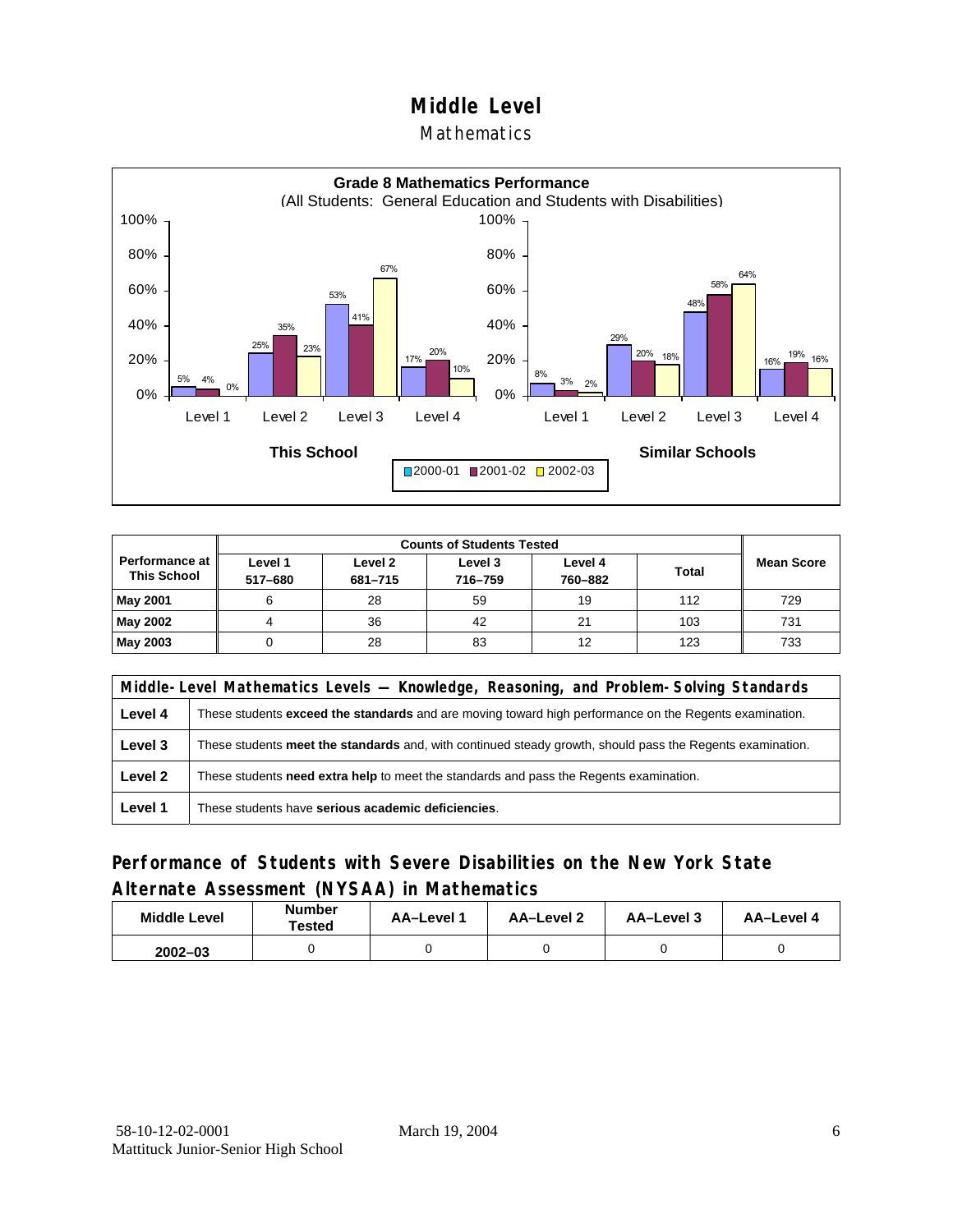#### **Science**



| <b>Performance at This School</b> |                             |         | <b>Counts of Students Tested</b> | <b>Mean Score</b> |         |       |    |
|-----------------------------------|-----------------------------|---------|----------------------------------|-------------------|---------|-------|----|
|                                   |                             | Level 1 | Level 2                          | Level 3           | Level 4 | Total |    |
| <b>June 2002</b>                  | l Middle-Level Science      |         |                                  | 45                | 55      | 103   | 83 |
|                                   | <b>Regents Science</b>      |         |                                  |                   |         |       |    |
| January/                          | Middle-Level Science        |         |                                  | 56                | 66      | 125   | 83 |
|                                   | June 2003   Regents Science |         |                                  |                   |         |       |    |

|         | Middle-Level Science Levels — Knowledge, Reasoning, and Problem-Solving Standards*                                                                                                                  |  |  |  |  |  |  |  |
|---------|-----------------------------------------------------------------------------------------------------------------------------------------------------------------------------------------------------|--|--|--|--|--|--|--|
| Level 4 | These students <b>exceed the standards</b> on the middle-level science test and are moving toward high performance<br>on the Regents examinations or score 85-100 on a Regents science examination. |  |  |  |  |  |  |  |
| Level 3 | These students meet the standards on the middle-level science test and, with continued steady growth, should<br>pass the Regents examinations or score 65–84 on a Regents science examination.      |  |  |  |  |  |  |  |
| Level 2 | These students <b>need extra help</b> to meet the standards for middle-level science and to pass the Regents<br>examinations or score 55-64 on a Regents science examination.                       |  |  |  |  |  |  |  |
| Level 1 | These students have serious academic deficiencies as evidenced in the middle-level science test or score 0–54<br>on a Regents science examination.                                                  |  |  |  |  |  |  |  |

\*Students may demonstrate proficiency in middle-level science by scoring at Level 3 or above on the middle-level science test or by scoring 65 or above on a Regents examination in science.

#### **Performance of Students with Severe Disabilities on the New York State Alternate Assessment (NYSAA) in Science**

| Middle-Level | <b>Number</b><br>Tested | AA–Level 1 | AA-Level 2 | AA-Level 3 | AA-Level 4 |  |
|--------------|-------------------------|------------|------------|------------|------------|--|
| $2002 - 03$  |                         |            |            |            |            |  |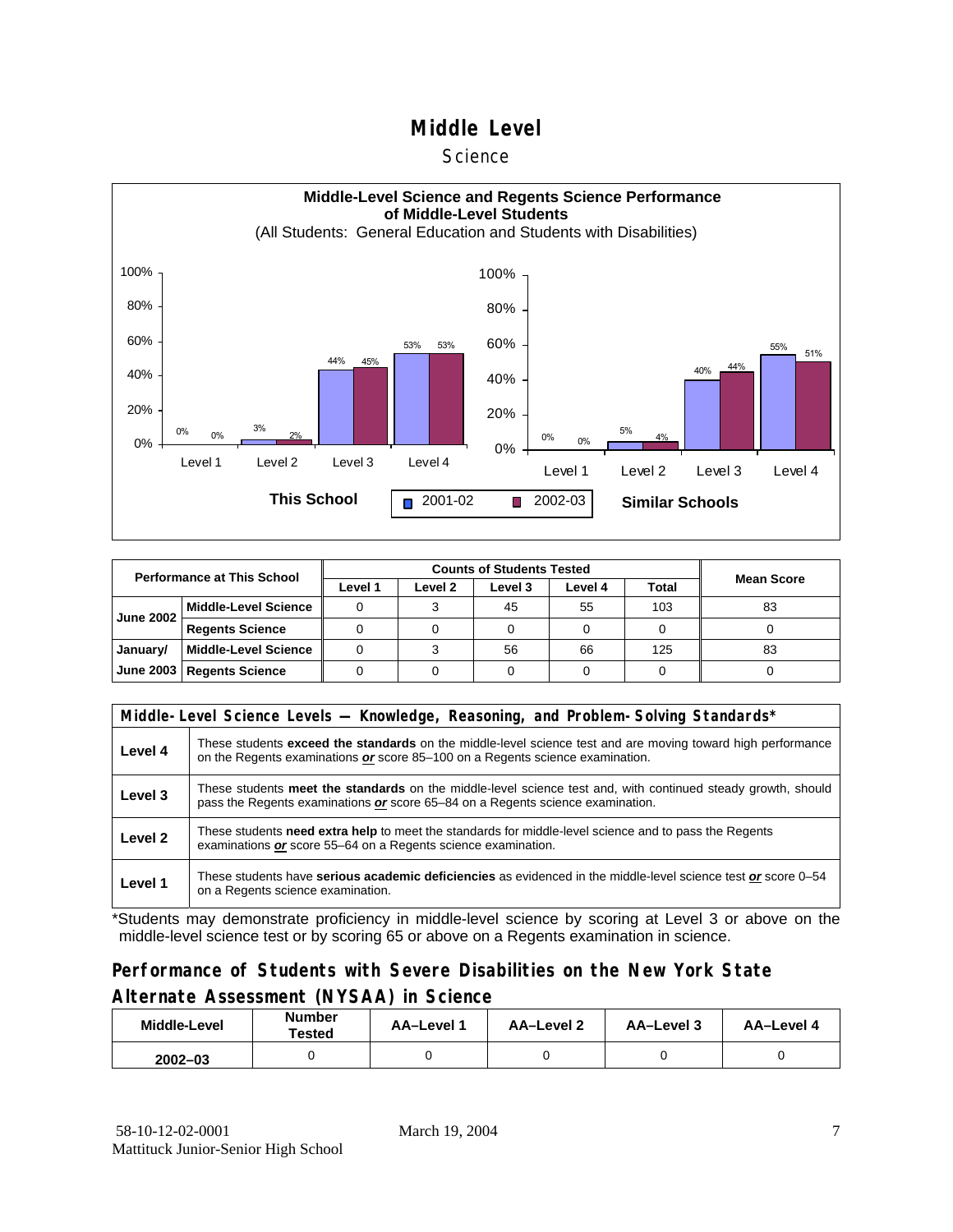## **High School English Achievement after Four Years of Instruction**

The graph and table below present performance of the 1997, 1998, and 1999 cohort members, four years after entering grade 9, in meeting the graduation assessment requirement in English. A score of 65 or above on the Regents comprehensive examination in English is considered passing. Only the highest score of each student is counted, regardless of how many times the student took the examination. In the graph, students passing approved alternatives to this examination are counted as scoring in the 65 to 84 range. RCT results are not included in the graph. In the first table, the numbers of students who met the graduation requirement by passing an approved alternative are listed separately. The second table shows the competency test performance of students with disabilities eligible for the safety net who did not score 55 or above on a Regents examination or approved alternative. Students who score 55 to 64 on the Regents examination in comprehensive English may be given credit towards a local high school diploma if allowed by the district board of education. The data in these tables and chart show the performance of the cohorts as of June  $30<sup>th</sup>$  of the fourth year after first entering grade 9.



|             | English Graduation Requirement Achievement after Four Years of High School*                                                                                                                                                                                               |  |  |    |    |  |  |  |  |  |  |  |  |
|-------------|---------------------------------------------------------------------------------------------------------------------------------------------------------------------------------------------------------------------------------------------------------------------------|--|--|----|----|--|--|--|--|--|--|--|--|
|             | <b>Cohort Members</b><br><b>Highest Score</b><br><b>Highest Score</b><br><b>Highest Score</b><br><b>Highest Score</b><br>Approved<br>Between 55 and 64<br><b>Alternative Credit</b><br>Between 65 and 84<br>Between 85 and 100<br>Between 0 and 54<br><b>All Students</b> |  |  |    |    |  |  |  |  |  |  |  |  |
| 1997 Cohort | 104                                                                                                                                                                                                                                                                       |  |  |    | 20 |  |  |  |  |  |  |  |  |
| 1998 Cohort | 121                                                                                                                                                                                                                                                                       |  |  |    | 37 |  |  |  |  |  |  |  |  |
| 1999 Cohort | 89                                                                                                                                                                                                                                                                        |  |  | 39 | 38 |  |  |  |  |  |  |  |  |

\*Assessments used to determine counts in this table include the Regents examination in comprehensive English, the component retest in English, and approved alternatives.

| Performance of Students Who Took the Regents<br><b>Competency Tests in Reading and Writing to</b><br>Meet the Graduation Requirement* |  |  |  |  |  |  |  |  |
|---------------------------------------------------------------------------------------------------------------------------------------|--|--|--|--|--|--|--|--|
| <b>Failed RCT in Reading</b><br><b>Passed the RCTs</b><br>and/or Writing                                                              |  |  |  |  |  |  |  |  |
| 1997 Cohort                                                                                                                           |  |  |  |  |  |  |  |  |
| 1998 Cohort                                                                                                                           |  |  |  |  |  |  |  |  |
| 1999 Cohort                                                                                                                           |  |  |  |  |  |  |  |  |

\*Includes only students eligible for the safety net who did not score 55 or higher on the Regents examination or an approved alternative.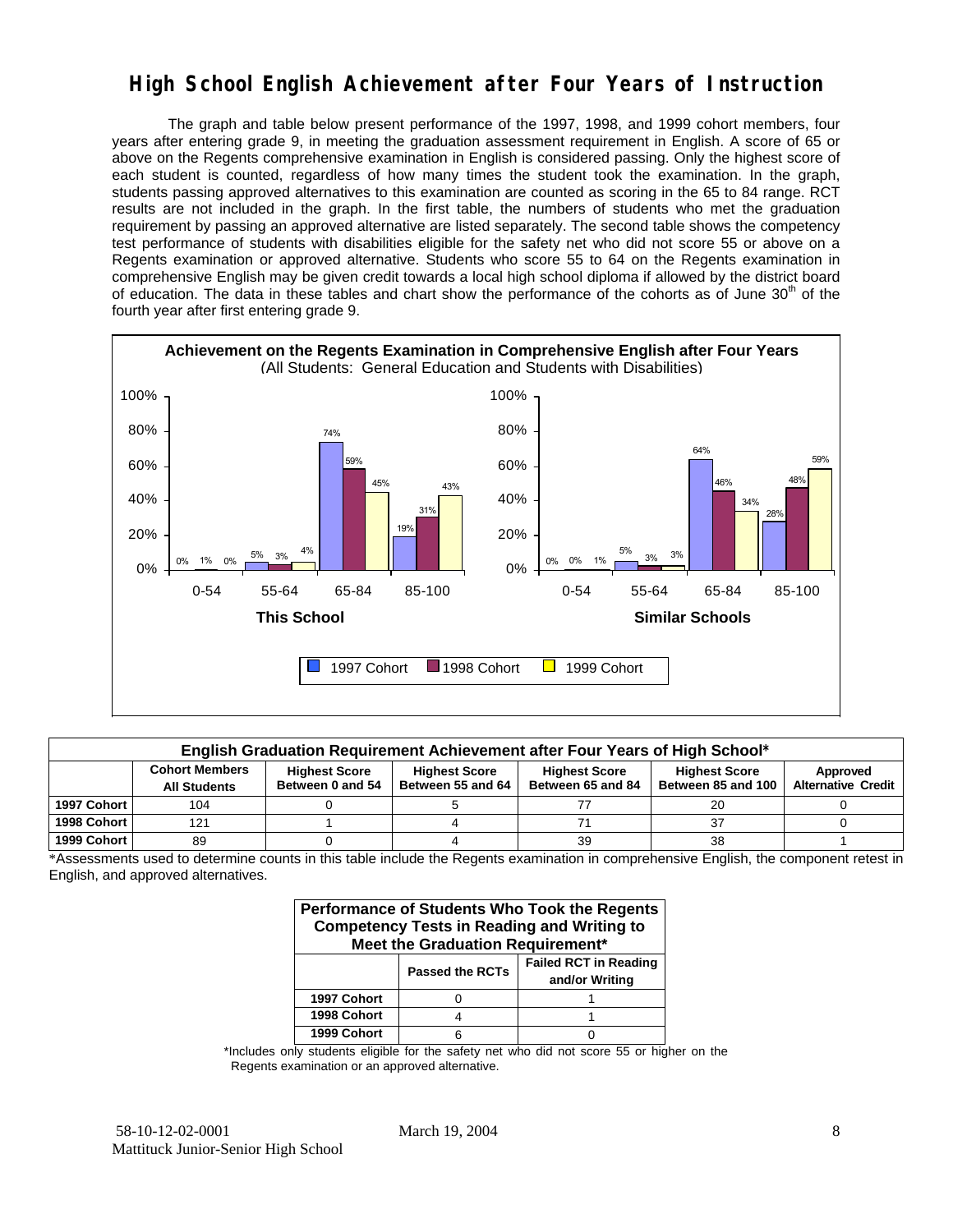## **High School Mathematics Achievement after Four Years of Instruction**

The graph and table below present performance of the 1997, 1998, and 1999 cohort members, four years after entering grade 9, in meeting the graduation assessment requirement in mathematics. A score of 65 or above on a Regents examination in mathematics is considered passing. Only the highest score of each student is counted, regardless of how many times the student took the examination. In the graph, students passing approved alternatives to these examinations are counted as scoring in the 65 to 84 range. RCT results are not included in the graph. In the first table, the numbers of students who met the graduation requirement by passing an approved alternative are listed separately. The second table shows the competency test performance of students with disabilities eligible for the safety net who did not score 55 or above on a Regents examination or approved alternative. Students who score 55 to 64 on a Regents examination in mathematics may be given credit towards a local high school diploma if allowed by the district board of education. The data in these tables and chart show the performance of the cohorts as of June  $30<sup>th</sup>$  of the fourth year after first entering grade 9.



| Mathematics Graduation Requirement Achievement after Four Years of High School* |                                                                                                                                   |                  |                   |                   |                    |                           |  |  |  |  |  |
|---------------------------------------------------------------------------------|-----------------------------------------------------------------------------------------------------------------------------------|------------------|-------------------|-------------------|--------------------|---------------------------|--|--|--|--|--|
|                                                                                 | <b>Highest Score</b><br><b>Highest Score</b><br><b>Highest Score</b><br>Approved<br><b>Cohort Members</b><br><b>Highest Score</b> |                  |                   |                   |                    |                           |  |  |  |  |  |
|                                                                                 | <b>All Students</b>                                                                                                               | Between 0 and 54 | Between 55 and 64 | Between 65 and 84 | Between 85 and 100 | <b>Alternative Credit</b> |  |  |  |  |  |
| 1997 Cohort                                                                     | 104                                                                                                                               |                  |                   | 34                | 65                 |                           |  |  |  |  |  |
| 1998 Cohort                                                                     | 121                                                                                                                               |                  |                   | 43                |                    |                           |  |  |  |  |  |
| 1999 Cohort                                                                     | 89                                                                                                                                |                  |                   | 25                | 52                 |                           |  |  |  |  |  |

\*Assessments used to determine counts in this table include a Regents examination in mathematics, the component retest in mathematics and approved alternatives.

| Performance of Students Who Took the Regents<br><b>Competency Test in Mathematics to Meet the</b><br><b>Graduation Requirement*</b> |  |  |  |  |  |  |  |  |
|-------------------------------------------------------------------------------------------------------------------------------------|--|--|--|--|--|--|--|--|
| <b>Failed at Least</b><br><b>Passed the RCT</b><br>One RCT                                                                          |  |  |  |  |  |  |  |  |
| 1997 Cohort                                                                                                                         |  |  |  |  |  |  |  |  |
| 1998 Cohort                                                                                                                         |  |  |  |  |  |  |  |  |
| 1999 Cohort                                                                                                                         |  |  |  |  |  |  |  |  |

\*Includes only students eligible for the safety net who did not score 55 or higher on the Regents examination or an approved alternative.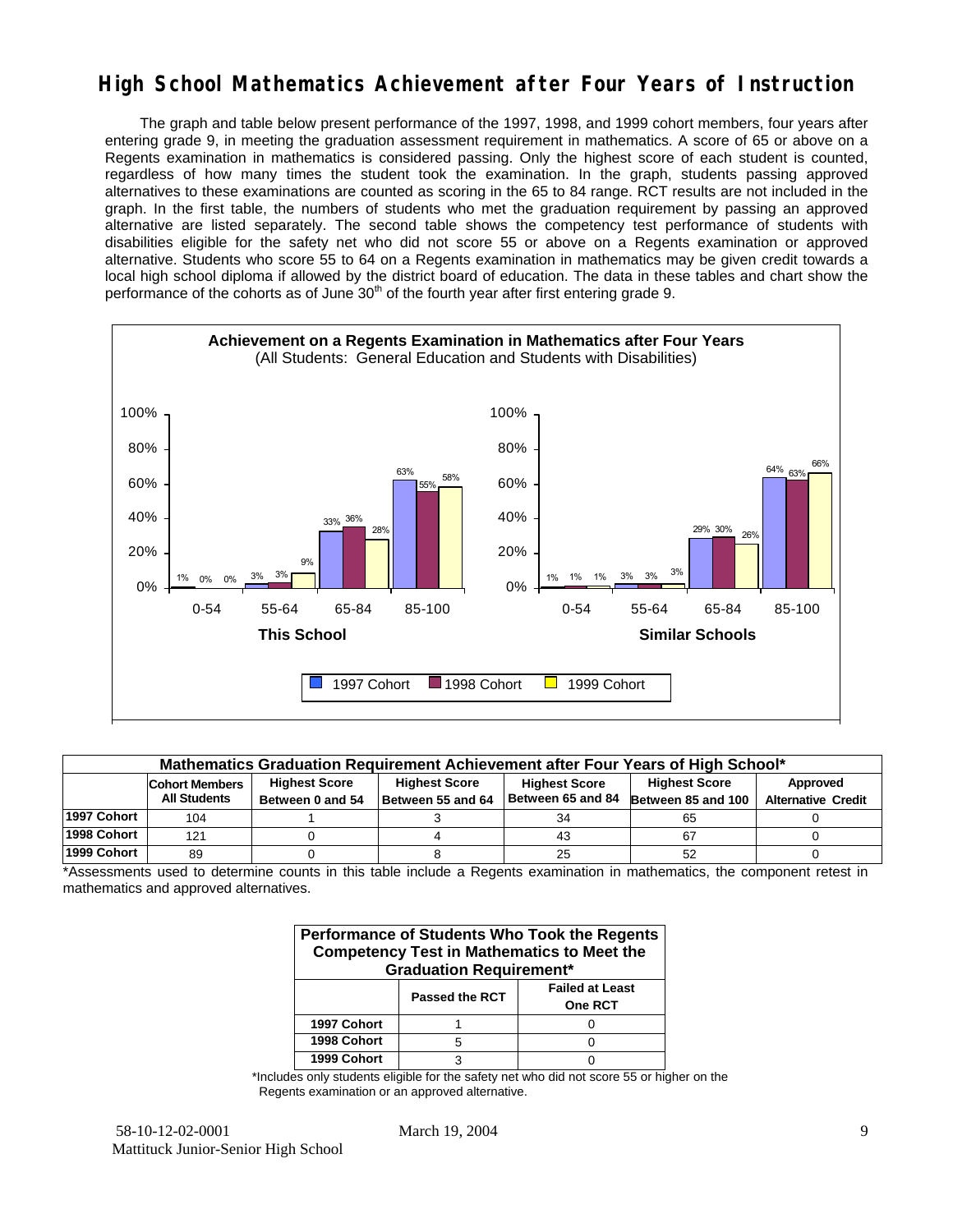## **Cohort Graduation Rates**

 Students were counted as graduates if they earned a local diploma with or without a Regents endorsement by August 31<sup>st</sup> of the fourth year after first entering grade 9. The graduation-rate cohort includes students who transferred to general education development (GED) programs. These students were not counted in the 1998 school accountability cohort for English and mathematics.



| <b>Cohort Graduation Rates</b> |                                  |                                |                                                                    |                            |  |  |  |  |  |
|--------------------------------|----------------------------------|--------------------------------|--------------------------------------------------------------------|----------------------------|--|--|--|--|--|
|                                | <b>Cohort</b><br>Members*<br>(a) | <b>Transfers to GED</b><br>(b) | <b>Graduation Rate</b><br><b>Cohort</b><br><b>Members</b><br>(a+b) | <b>Number</b><br>Graduated |  |  |  |  |  |
| 1998 Cohort                    | 121                              |                                | 121                                                                | 112                        |  |  |  |  |  |

\*Count as of August 31<sup>st</sup> of the fourth year after first entering grade 9.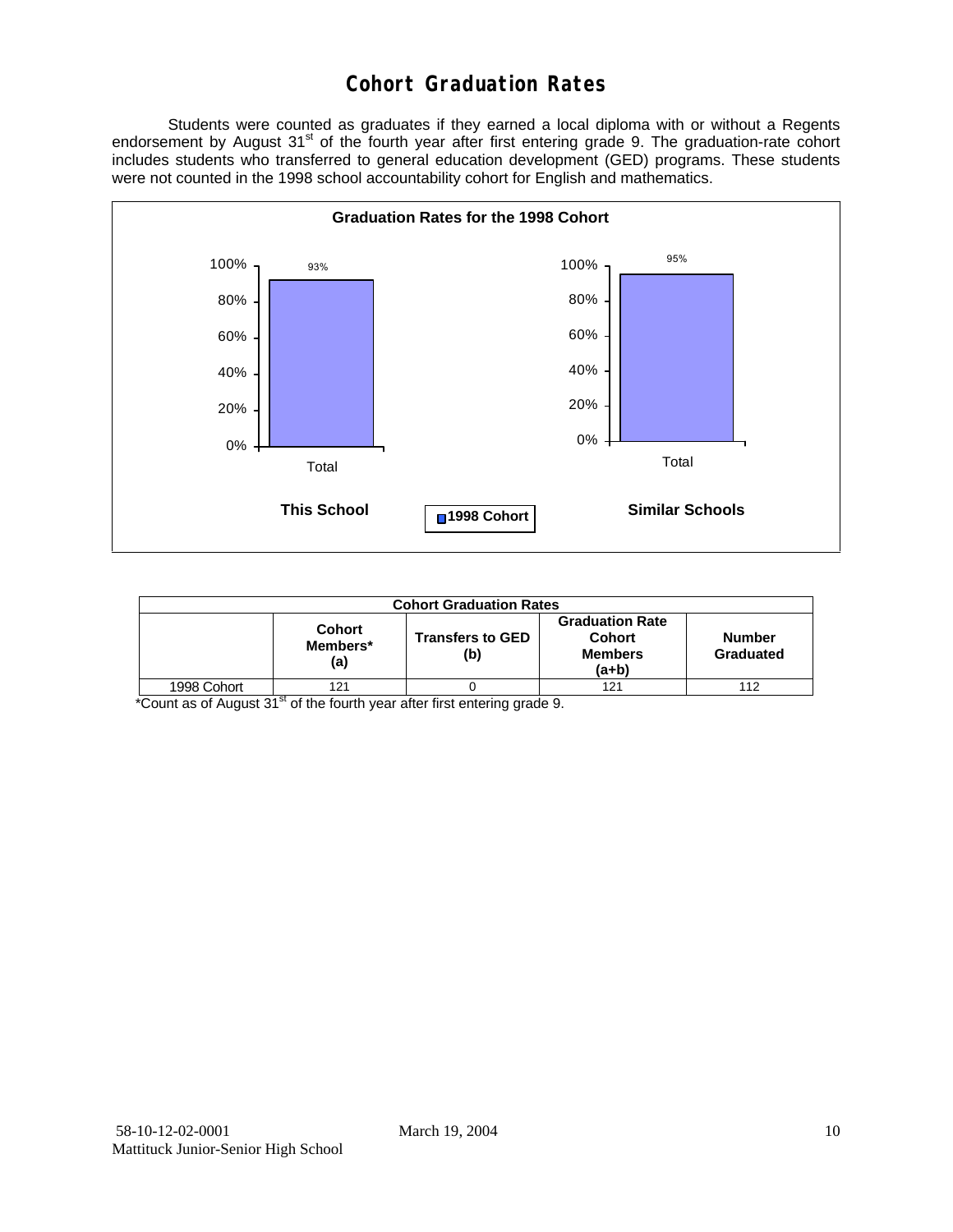# **Analysis of Student Subgroup Performance**

Historically, on State assessments the average performance of Black, Hispanic, and Native American students has been lower than that of White and Asian students. Similarly, students from lowincome families have not performed as well as those from higher income families. A high priority of the Board of Regents is to eliminate these gaps in student performance. In addition, Title I of the federal Elementary and Secondary Education Act includes explicit requirements "to ensure that students served by Title I are given the same opportunity to achieve to high standards and are held to the same high expectations as all students in each State."

This section of the school report card provides performance data for two years by racial/ethnic group, disability status, gender, English proficiency status, income level, and migrant status. The purpose of the student subgroup analyses is to determine if students who perform below the standards in any school tend to fall into particular groups, such as minority students, limited English proficient students, or economically disadvantaged students. If these analyses provide evidence that students in one of the groups achieve at a lower level than other students, the school and community should examine the reasons for this lower performance and make necessary changes in curriculum, instruction, and student support services to remedy these performance gaps. If your school did not report data for the 2002-03 school year for a subject and grade, a table showing data for subgroups in that subject and grade will not be included in the *Analysis*.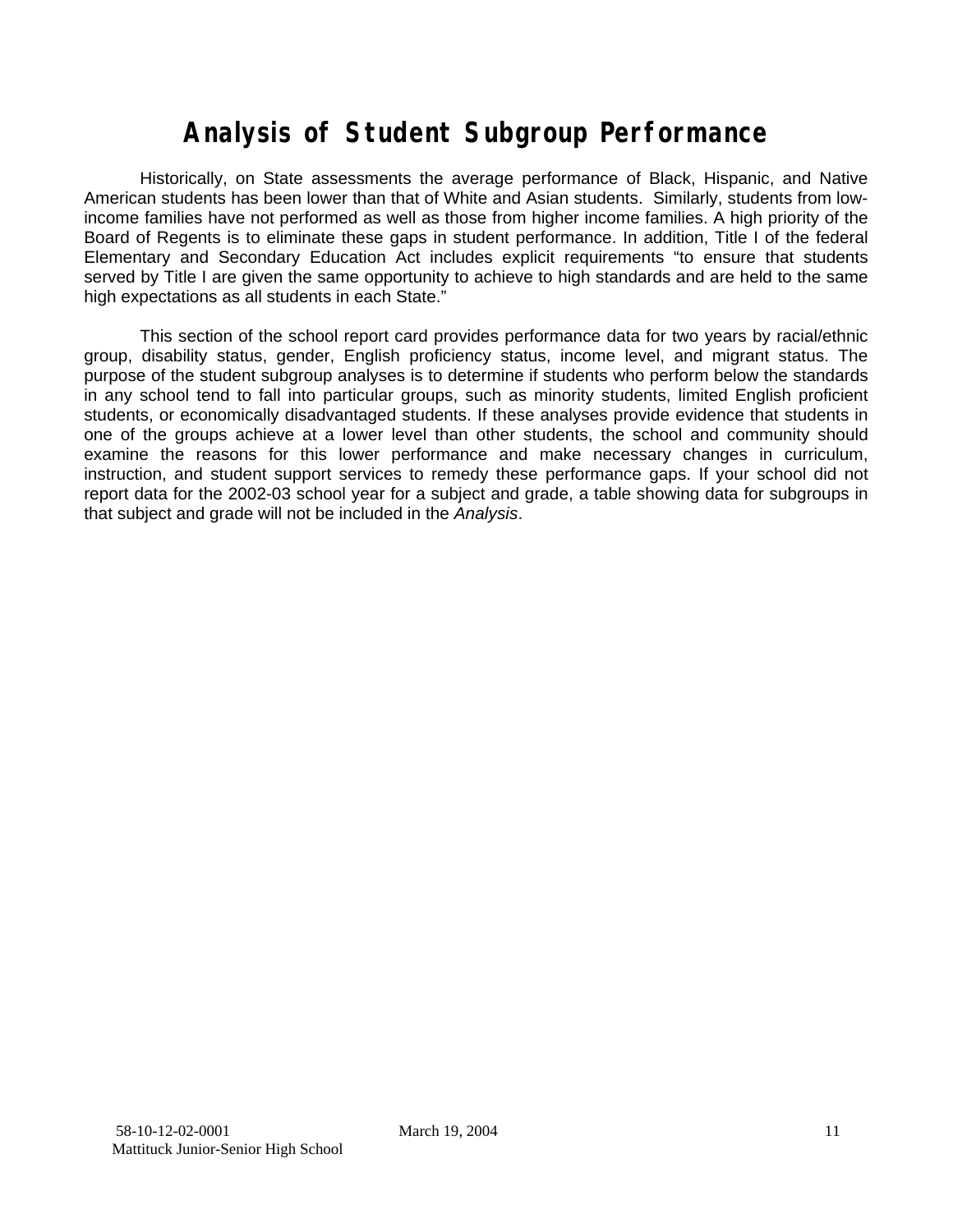### English Language Arts

|                                              | ັ<br>$2001 - 02$                                                                   |         |             |               | 2002-03                                                           |         |         |     |
|----------------------------------------------|------------------------------------------------------------------------------------|---------|-------------|---------------|-------------------------------------------------------------------|---------|---------|-----|
| <b>Student Subgroup</b>                      | <b>Percentages of Tested</b><br><b>Students Scoring at Levels</b><br><b>Tested</b> |         |             | <b>Tested</b> | <b>Percentages of Tested</b><br><b>Students Scoring at Levels</b> |         |         |     |
|                                              |                                                                                    | $2 - 4$ | $3 - 4$     | 4             |                                                                   | $2 - 4$ | $3 - 4$ | 4   |
| <b>Results by Race/Ethnicity</b>             |                                                                                    |         |             |               |                                                                   |         |         |     |
| American Indian/Alaskan Native               | $\mathbf 0$                                                                        | 0%      | 0%          | 0%            | 0                                                                 | 0%      | 0%      | 0%  |
| <b>Black</b>                                 | $\overline{4}$                                                                     | s       | s           | s             | 5                                                                 | s       | s       | s   |
| Hispanic                                     | 1                                                                                  | s       | s           | s             | 1                                                                 | s       | s       | s   |
| Asian or Pacific Islander                    | $\mathbf{1}$                                                                       | s       | $\mathbf s$ | s             | $\mathbf 0$                                                       | 0%      | 0%      | 0%  |
| White                                        | 98                                                                                 | 99%     | 62%         | 17%           | 124                                                               | 98%     | 57%     | 8%  |
| Total                                        | 104                                                                                | 99%     | 61%         | 17%           | 130                                                               | 98%     | 58%     | 8%  |
| Small Group Totals (s)                       | 6                                                                                  | 100%    | 33%         | 17%           | 6                                                                 | 100%    | 67%     | 17% |
| <b>Results by Disability Status</b>          |                                                                                    |         |             |               |                                                                   |         |         |     |
| General-education students                   | 97                                                                                 | 100%    | 65%         | 19%           | 117                                                               | 99%     | 64%     | 9%  |
| Students with disabilities                   | $\overline{7}$                                                                     | 86%     | 0%          | 0%            | 13                                                                | 85%     | 0%      | 0%  |
| Total                                        | 104                                                                                | 99%     | 61%         | 17%           | 130                                                               | 98%     | 58%     | 8%  |
| <b>Results by Gender</b>                     |                                                                                    |         |             |               |                                                                   |         |         |     |
| Female                                       | 56                                                                                 | 98%     | 64%         | 25%           | 60                                                                | 98%     | 70%     | 13% |
| Male                                         | 48                                                                                 | 100%    | 56%         | 8%            | 70                                                                | 97%     | 47%     | 4%  |
| Total                                        | 104                                                                                | 99%     | 61%         | 17%           | 130                                                               | 98%     | 58%     | 8%  |
| <b>Results by English Proficiency Status</b> |                                                                                    |         |             |               |                                                                   |         |         |     |
| English proficient                           | 104                                                                                | 99%     | 61%         | 17%           | 130                                                               | 98%     | 58%     | 8%  |
| Limited English proficient                   | $\mathbf 0$                                                                        | 0%      | 0%          | 0%            | 0                                                                 | 0%      | 0%      | 0%  |
| Total                                        | 104                                                                                | 99%     | 61%         | 17%           | 130                                                               | 98%     | 58%     | 8%  |
| <b>Results by Income Level</b>               |                                                                                    |         |             |               |                                                                   |         |         |     |
| Economically disadvantaged                   | $\mathbf 0$                                                                        | 0%      | 0%          | 0%            | $\mathbf 0$                                                       | 0%      | 0%      | 0%  |
| Not disadvantaged                            | 104                                                                                | 99%     | 61%         | 17%           | 130                                                               | 98%     | 58%     | 8%  |
| Total                                        | 104                                                                                | 99%     | 61%         | 17%           | 130                                                               | 98%     | 58%     | 8%  |
| <b>Results by Migrant Status</b>             |                                                                                    |         |             |               |                                                                   |         |         |     |
| Migrant family                               | $\mathbf 0$                                                                        | 0%      | 0%          | 0%            | 0                                                                 | 0%      | 0%      | 0%  |
| Not migrant family                           | 104                                                                                | 99%     | 61%         | 17%           | 130                                                               | 98%     | 58%     | 8%  |
| Total                                        | 104                                                                                | 99%     | 61%         | 17%           | 130                                                               | 98%     | 58%     | 8%  |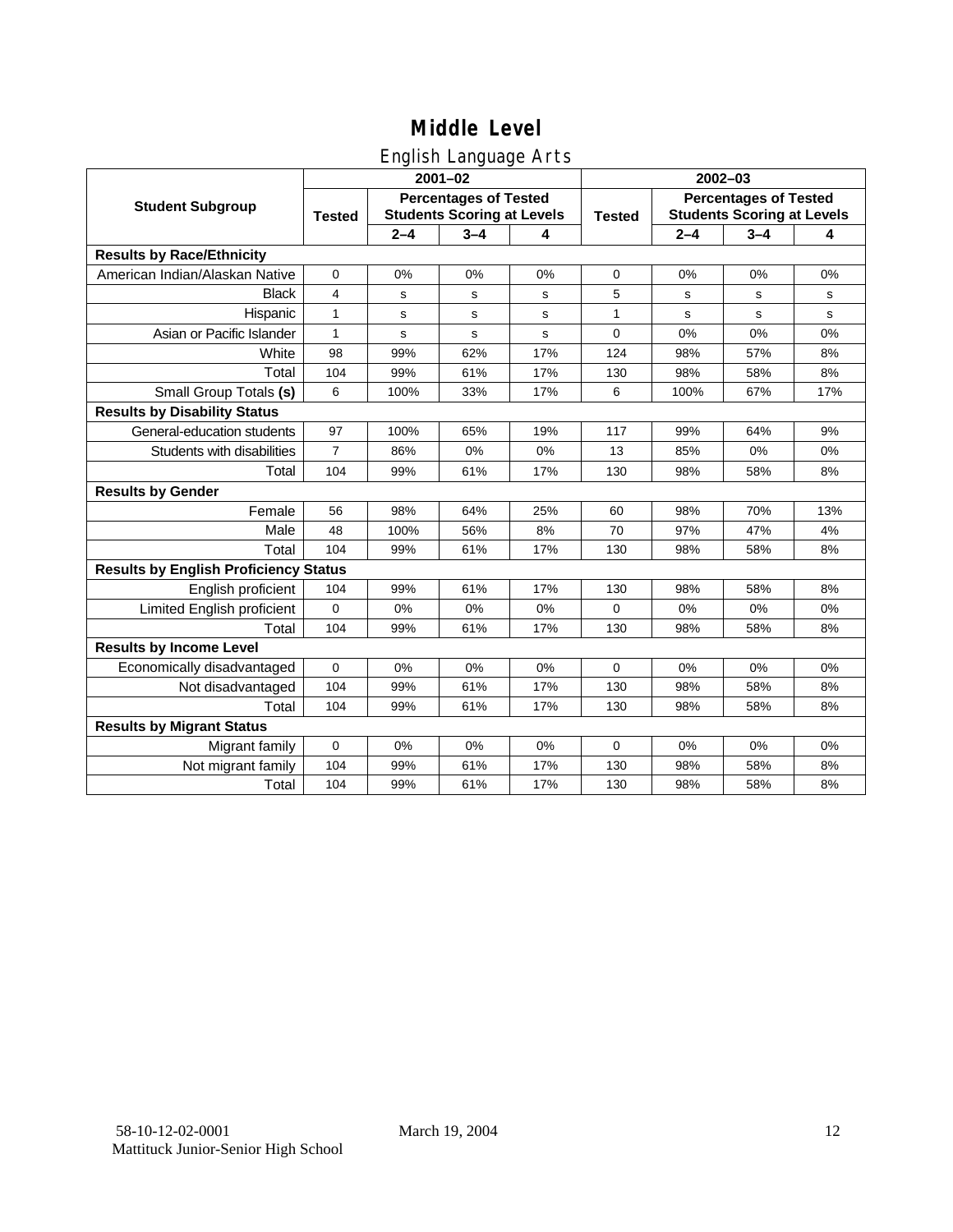### Mathematics

|                                              | $2001 - 02$    |                                                                   |             |     | $2002 - 03$    |                                                                   |         |              |
|----------------------------------------------|----------------|-------------------------------------------------------------------|-------------|-----|----------------|-------------------------------------------------------------------|---------|--------------|
| <b>Student Subgroup</b>                      | <b>Tested</b>  | <b>Percentages of Tested</b><br><b>Students Scoring at Levels</b> |             |     | <b>Tested</b>  | <b>Percentages of Tested</b><br><b>Students Scoring at Levels</b> |         |              |
|                                              |                | $2 - 4$                                                           | $3 - 4$     | 4   |                | $2 - 4$                                                           | $3 - 4$ | 4            |
| <b>Results by Race/Ethnicity</b>             |                |                                                                   |             |     |                |                                                                   |         |              |
| American Indian/Alaskan Native               | $\Omega$       | 0%                                                                | 0%          | 0%  | $\Omega$       | 0%                                                                | 0%      | 0%           |
| <b>Black</b>                                 | $\overline{4}$ | s                                                                 | s           | s   | 5              | s                                                                 | s       | s            |
| Hispanic                                     | 1              | s                                                                 | $\mathbf s$ | s   | 0              | 0%                                                                | 0%      | 0%           |
| Asian or Pacific Islander                    | 1              | s                                                                 | s           | s   | 1              | s                                                                 | s       | s            |
| White                                        | 97             | 96%                                                               | 64%         | 22% | 117            | 100%                                                              | 77%     | 10%          |
| Total                                        | 103            | 96%                                                               | 61%         | 20% | 123            | 100%                                                              | 77%     | 10%          |
| Small Group Totals (s)                       | 6              | 100%                                                              | 17%         | 0%  | 6              | 100%                                                              | 83%     | 0%           |
| <b>Results by Disability Status</b>          |                |                                                                   |             |     |                |                                                                   |         |              |
| General-education students                   | 95             | 98%                                                               | 66%         | 22% | 114            | 100%                                                              | 77%     | 11%          |
| Students with disabilities                   | 8              | 75%                                                               | 0%          | 0%  | 9              | 100%                                                              | 78%     | 0%           |
| Total                                        | 103            | 96%                                                               | 61%         | 20% | 123            | 100%                                                              | 77%     | 10%          |
| <b>Results by Gender</b>                     |                |                                                                   |             |     |                |                                                                   |         |              |
| Female                                       | 55             | 95%                                                               | 60%         | 22% | 55             | 100%                                                              | 89%     | 9%           |
| Male                                         | 48             | 98%                                                               | 63%         | 19% | 68             | 100%                                                              | 68%     | 10%          |
| Total                                        | 103            | 96%                                                               | 61%         | 20% | 123            | 100%                                                              | 77%     | 10%          |
| <b>Results by English Proficiency Status</b> |                |                                                                   |             |     |                |                                                                   |         |              |
| English proficient                           | 103            | 96%                                                               | 61%         | 20% | 121            | s                                                                 | s       | s            |
| Limited English proficient                   | $\Omega$       | 0%                                                                | 0%          | 0%  | $\overline{2}$ | s                                                                 | s       | $\mathbf{s}$ |
| Total                                        | 103            | 96%                                                               | 61%         | 20% | 123            | 100%                                                              | 77%     | 10%          |
| <b>Results by Income Level</b>               |                |                                                                   |             |     |                |                                                                   |         |              |
| Economically disadvantaged                   | 0              | 0%                                                                | 0%          | 0%  | $\mathbf 0$    | 0%                                                                | 0%      | 0%           |
| Not disadvantaged                            | 103            | 96%                                                               | 61%         | 20% | 123            | 100%                                                              | 77%     | 10%          |
| Total                                        | 103            | 96%                                                               | 61%         | 20% | 123            | 100%                                                              | 77%     | 10%          |
| <b>Results by Migrant Status</b>             |                |                                                                   |             |     |                |                                                                   |         |              |
| Migrant family                               | 0              | 0%                                                                | 0%          | 0%  | $\Omega$       | 0%                                                                | 0%      | 0%           |
| Not migrant family                           | 103            | 96%                                                               | 61%         | 20% | 123            | 100%                                                              | 77%     | 10%          |
| Total                                        | 103            | 96%                                                               | 61%         | 20% | 123            | 100%                                                              | 77%     | 10%          |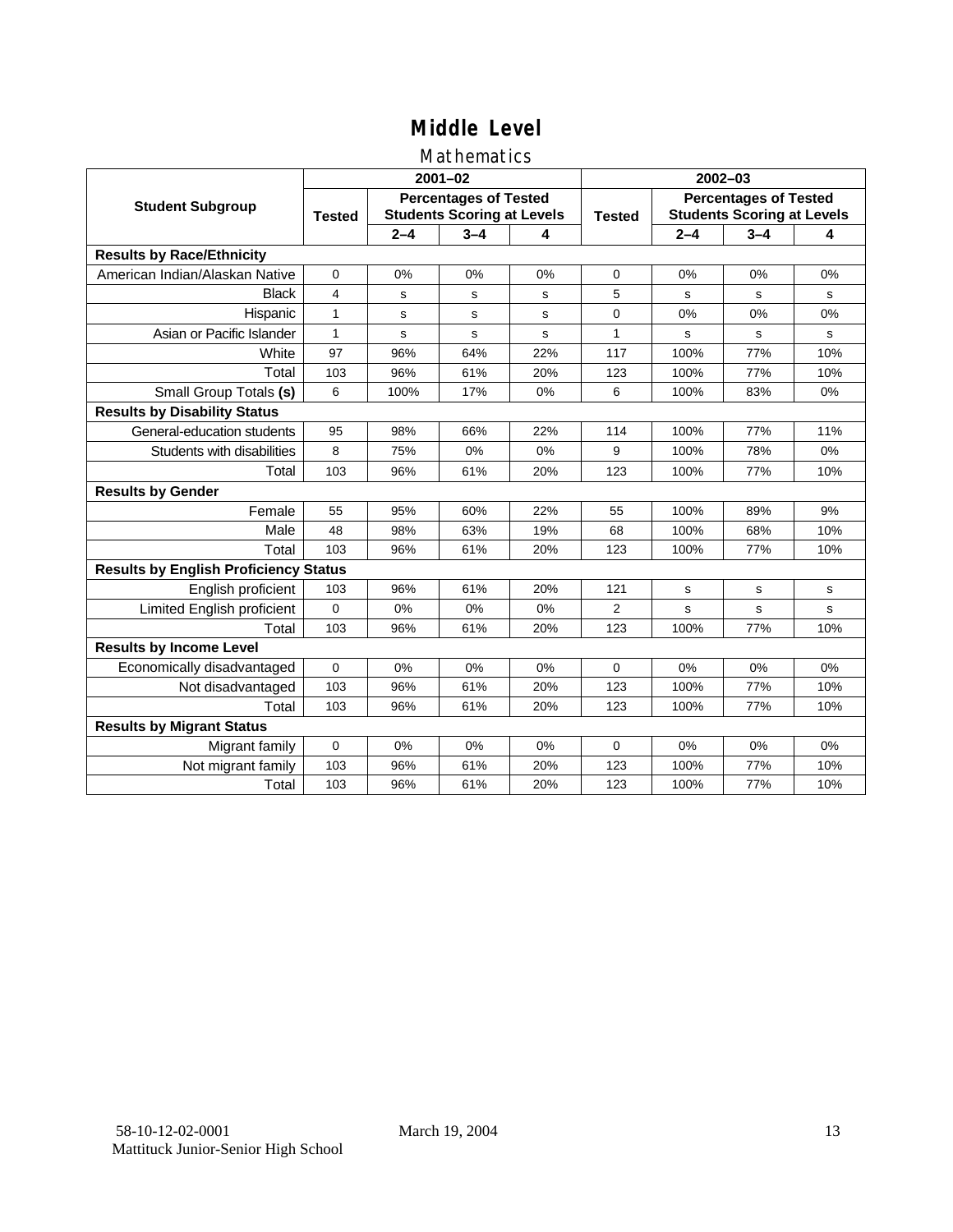#### **Science**

|                                              | $2001 - 02$   |         |                                                                   |             | $2002 - 03$    |                                                                   |         |     |
|----------------------------------------------|---------------|---------|-------------------------------------------------------------------|-------------|----------------|-------------------------------------------------------------------|---------|-----|
| <b>Student Subgroup</b>                      | <b>Tested</b> |         | <b>Percentages of Tested</b><br><b>Students Scoring at Levels</b> |             | <b>Tested</b>  | <b>Percentages of Tested</b><br><b>Students Scoring at Levels</b> |         |     |
|                                              |               | $2 - 4$ | $3 - 4$                                                           | 4           |                | $2 - 4$                                                           | $3 - 4$ | 4   |
| <b>Results by Race/Ethnicity</b>             |               |         |                                                                   |             |                |                                                                   |         |     |
| American Indian/Alaskan Native               | 0             | 0%      | 0%                                                                | 0%          | $\Omega$       | 0%                                                                | 0%      | 0%  |
| <b>Black</b>                                 | 4             | s       | s                                                                 | s           | 5              | s                                                                 | s       | s   |
| Hispanic                                     | 1             | s       | s                                                                 | s           | 1              | s                                                                 | s       | s   |
| Asian or Pacific Islander                    | 1             | s       | s                                                                 | $\mathbf s$ | 1              | s                                                                 | s       | s   |
| White                                        | 97            | 100%    | 97%                                                               | 56%         | 118            | 100%                                                              | 97%     | 54% |
| Total                                        | 103           | 100%    | 97%                                                               | 53%         | 125            | 100%                                                              | 98%     | 53% |
| Small Group Totals (s)                       | 6             | 100%    | 100%                                                              | 17%         | 7              | 100%                                                              | 100%    | 29% |
| <b>Results by Disability Status</b>          |               |         |                                                                   |             |                |                                                                   |         |     |
| General-education students                   | 95            | 100%    | 98%                                                               | 57%         | 115            | 100%                                                              | 99%     | 56% |
| Students with disabilities                   | 8             | 100%    | 88%                                                               | 13%         | 10             | 100%                                                              | 80%     | 20% |
| Total                                        | 103           | 100%    | 97%                                                               | 53%         | 125            | 100%                                                              | 98%     | 53% |
| <b>Results by Gender</b>                     |               |         |                                                                   |             |                |                                                                   |         |     |
| Female                                       | 55            | 100%    | 96%                                                               | 51%         | 57             | 100%                                                              | 98%     | 54% |
| Male                                         | 48            | 100%    | 98%                                                               | 56%         | 68             | 100%                                                              | 97%     | 51% |
| Total                                        | 103           | 100%    | 97%                                                               | 53%         | 125            | 100%                                                              | 98%     | 53% |
| <b>Results by English Proficiency Status</b> |               |         |                                                                   |             |                |                                                                   |         |     |
| English proficient                           | 103           | 100%    | 97%                                                               | 53%         | 123            | s                                                                 | s       | s   |
| <b>Limited English proficient</b>            | $\Omega$      | $0\%$   | 0%                                                                | $0\%$       | $\overline{2}$ | s                                                                 | s       | s   |
| Total                                        | 103           | 100%    | 97%                                                               | 53%         | 125            | 100%                                                              | 98%     | 53% |
| <b>Results by Income Level</b>               |               |         |                                                                   |             |                |                                                                   |         |     |
| Economically disadvantaged                   | 0             | 0%      | 0%                                                                | 0%          | 0              | 0%                                                                | 0%      | 0%  |
| Not disadvantaged                            | 103           | 100%    | 97%                                                               | 53%         | 125            | 100%                                                              | 98%     | 53% |
| Total                                        | 103           | 100%    | 97%                                                               | 53%         | 125            | 100%                                                              | 98%     | 53% |
| <b>Results by Migrant Status</b>             |               |         |                                                                   |             |                |                                                                   |         |     |
| Migrant family                               | 0             | 0%      | 0%                                                                | 0%          | 0              | 0%                                                                | 0%      | 0%  |
| Not migrant family                           | 103           | 100%    | 97%                                                               | 53%         | 125            | 100%                                                              | 98%     | 53% |
| Total                                        | 103           | 100%    | 97%                                                               | 53%         | 125            | 100%                                                              | 98%     | 53% |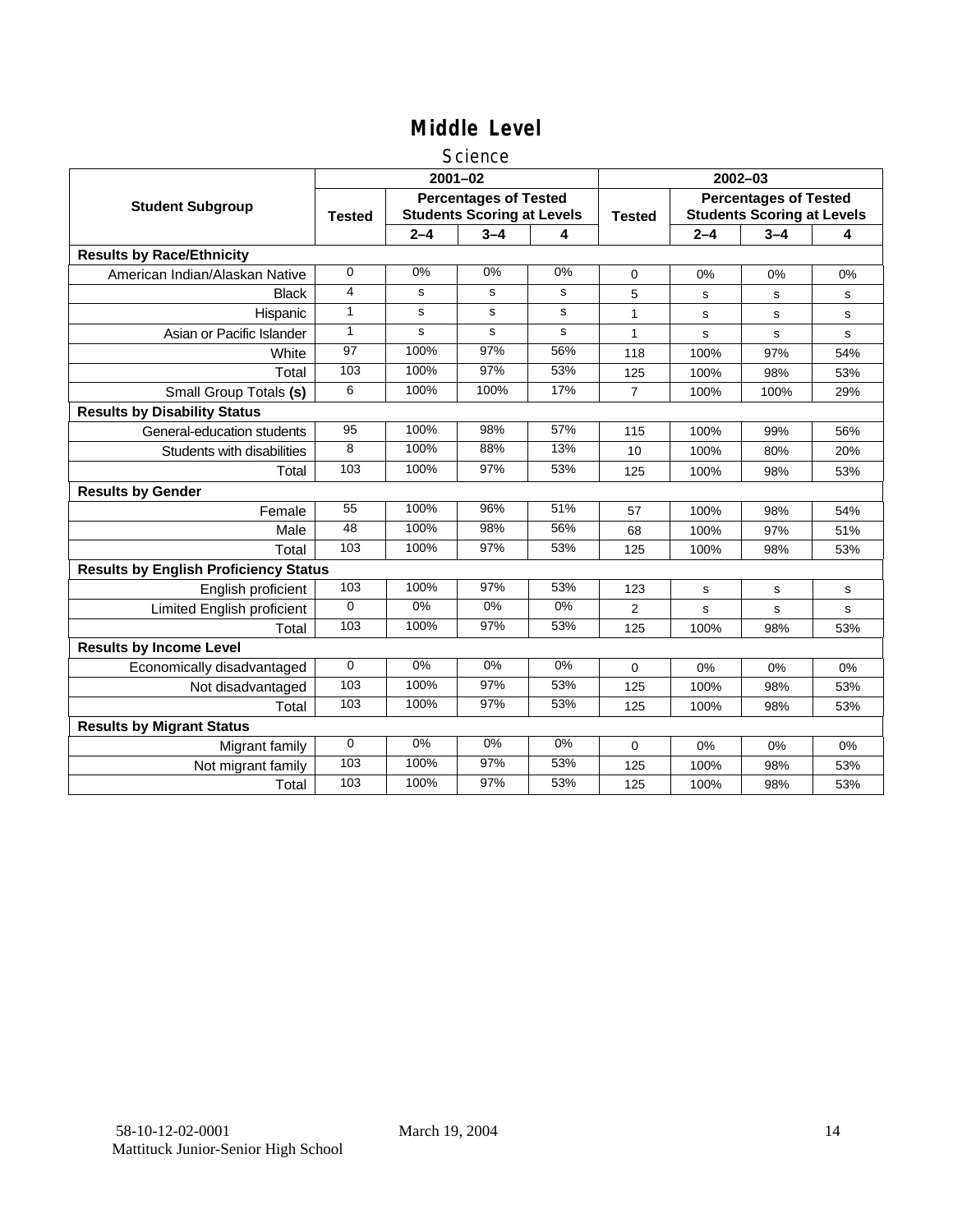### **1998 and 1999 High School Cohorts**

General-education students who first entered ninth grade in 1998 or 1999 must score 55 or higher on Regents English and mathematics examinations to graduate. During the phase-in of the Regents examination graduation requirements, all students (with district board of education approval) may qualify for a local diploma by earning a score of 55–64 on the required Regents examinations; a score of 65 or higher is required for a Regents diploma. Students with disabilities and certain students with a Section 504 Accomodation Plan may qualify for a local diploma by passing Regents competency tests. The data in these tables show the performance of the cohorts as of June 30<sup>th</sup> of the fourth year after first entering grade 9.

#### **Performance on the English Assessment Requirement for Graduation**

|                                              | 1998 Cohort                  |                |                          |                   |                           | 1999 Cohort              |                         |               |                   |                          |
|----------------------------------------------|------------------------------|----------------|--------------------------|-------------------|---------------------------|--------------------------|-------------------------|---------------|-------------------|--------------------------|
| <b>Student Subgroup</b>                      |                              |                | <b>Count of Students</b> |                   | <b>Percent</b>            | <b>Count of Students</b> |                         |               |                   | <b>Percent</b>           |
|                                              | <b>Students</b><br>in Cohort | by Score       |                          |                   | Meeting                   | <b>Students</b>          | by Score                |               |                   | <b>Meeting</b>           |
|                                              |                              | <b>Regents</b> |                          | Pass-             | Gradu-                    | in                       | <b>Regents</b>          |               | Pass-             | Gradua-                  |
|                                              |                              | $55 -$<br>64   | $65-$<br>100             | ed<br><b>RCTs</b> | ation<br>Require-<br>ment | <b>Cohort</b>            | $55 -$<br>64            | $65 -$<br>100 | ed<br><b>RCTs</b> | tion<br>Require-<br>ment |
| <b>Results by Race/Ethnicity</b>             |                              |                |                          |                   |                           |                          |                         |               |                   |                          |
| American Indian/Alaskan Native               | $\mathbf 0$                  | 0              | 0                        | $\mathbf 0$       | 0%                        | 0                        | 0                       | 0             | $\Omega$          | 0%                       |
| <b>Black</b>                                 | $\mathbf{1}$                 | s              | s                        | s                 | s                         | 1                        | s                       | s             | s                 | s                        |
| Hispanic                                     | $\mathbf{1}$                 | s              | s                        | s                 | s                         | 1                        | s                       | s             | s                 | s                        |
| Asian or Pacific Islander                    | $\mathbf{1}$                 | s              | s                        | s                 | s                         | $\mathbf{1}$             | $\mathbf s$             | s             | s                 | s                        |
| White                                        | 118                          | ${\tt s}$      | s                        | s                 | s                         | 86                       | $\mathbf s$             | s             | s                 | s                        |
| Total                                        | 121                          | 4              | 108                      | 4                 | 96%                       | 89                       | $\overline{\mathbf{4}}$ | 78            | 6                 | 99%                      |
| Small Group Totals (s)                       | 121                          | 4              | 108                      | 4                 | 96%                       | 89                       | $\overline{\mathbf{4}}$ | 78            | 6                 | 99%                      |
| <b>Results by Disability Status</b>          |                              |                |                          |                   |                           |                          |                         |               |                   |                          |
| General-education students                   | 111                          | 3              | 104                      | $\mathbf 0$       | 96%                       | 80                       | 3                       | 75            | 1                 | 99%                      |
| Students with disabilities                   | 10                           | 1              | 4                        | 4                 | 90%                       | 9                        | $\mathbf{1}$            | 3             | 5                 | 100%                     |
| Total                                        | 121                          | 4              | 108                      | 4                 | 96%                       | 89                       | $\overline{4}$          | 78            | 6                 | 99%                      |
| <b>Results by Gender</b>                     |                              |                |                          |                   |                           |                          |                         |               |                   |                          |
| Female                                       | 62                           | 0              | 60                       | $\mathbf{1}$      | 98%                       | 43                       | 0                       | 39            | 3                 | 98%                      |
| Male                                         | 59                           | 4              | 48                       | 3                 | 93%                       | 46                       | 4                       | 39            | 3                 | 100%                     |
| Total                                        | 121                          | 4              | 108                      | 4                 | 96%                       | 89                       | $\overline{4}$          | 78            | 6                 | 99%                      |
| <b>Results by English Proficiency Status</b> |                              |                |                          |                   |                           |                          |                         |               |                   |                          |
| English proficient                           | 120                          | s              | $\mathbf s$              | $\mathbf s$       | s                         | 89                       | 4                       | 78            | 6                 | 99%                      |
| Limited English proficient                   | $\mathbf{1}$                 | s              | s                        | s                 | s                         | 0                        | 0                       | 0             | 0                 | 0%                       |
| Total                                        | 121                          | 4              | 108                      | 4                 | 96%                       | 89                       | $\overline{\mathbf{4}}$ | 78            | 6                 | 99%                      |
| <b>Results by Income Level</b>               |                              |                |                          |                   |                           |                          |                         |               |                   |                          |
| Economically disadvantaged                   | $\mathbf 0$                  | 0              | 0                        | $\mathbf 0$       | 0%                        | 0                        | 0                       | 0             | 0                 | 0%                       |
| Not disadvantaged                            | 121                          | 4              | 108                      | 4                 | 96%                       | 89                       | 4                       | 78            | 6                 | 99%                      |
| Total                                        | 121                          | 4              | 108                      | $\overline{4}$    | 96%                       | 89                       | $\overline{\mathbf{4}}$ | 78            | 6                 | 99%                      |
| <b>Results by Migrant Status</b>             |                              |                |                          |                   |                           |                          |                         |               |                   |                          |
| Migrant family                               | 0                            | 0              | 0                        | $\mathbf 0$       | 0%                        | 0                        | 0                       | 0             | $\mathbf 0$       | 0%                       |
| Not migrant family                           | 121                          | 4              | 108                      | 4                 | 96%                       | 89                       | 4                       | 78            | 6                 | 99%                      |
| Total                                        | 121                          | 4              | 108                      | 4                 | 96%                       | 89                       | 4                       | 78            | 6                 | 99%                      |

### **after Four Years of High School**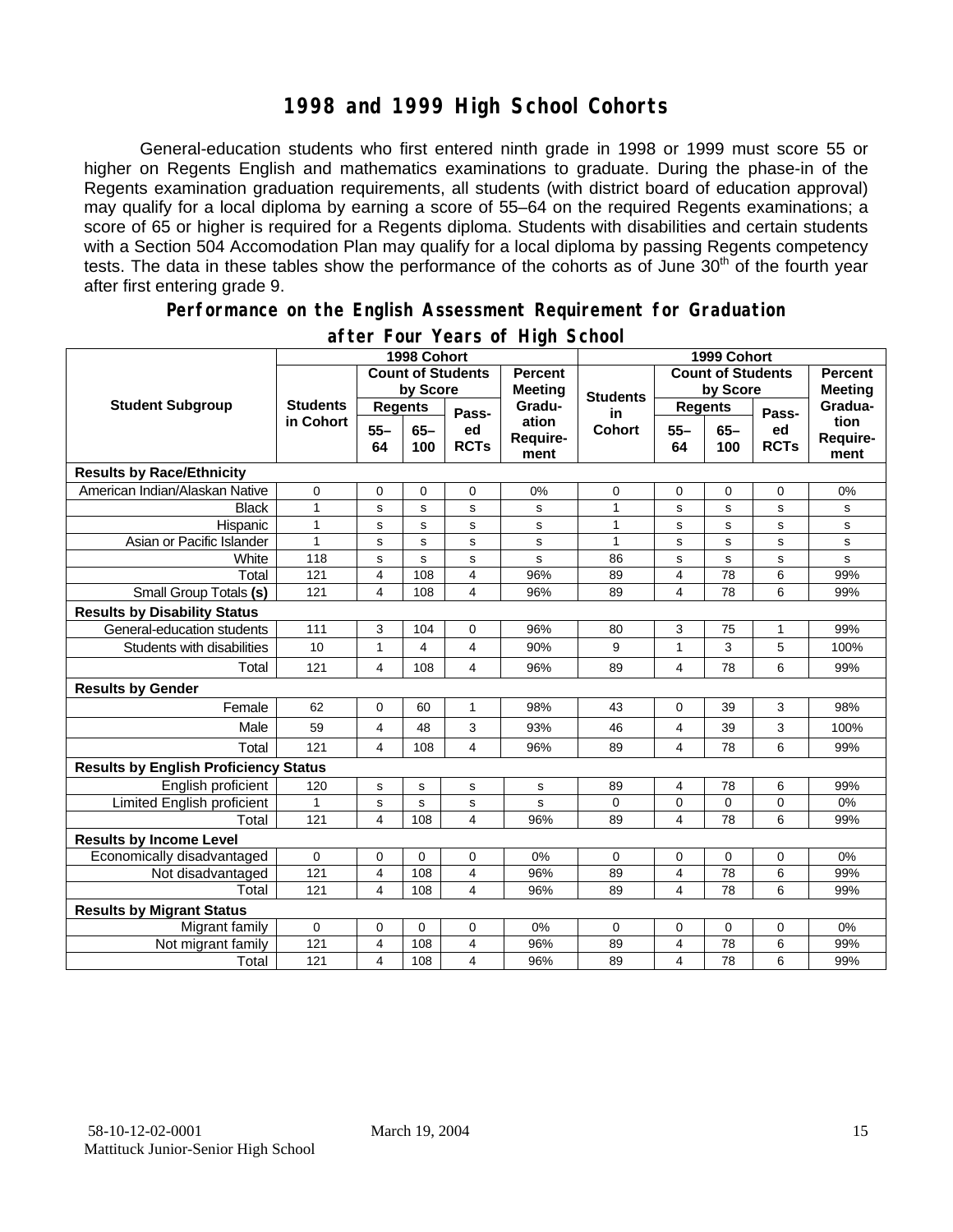#### **Performance on the Mathematics Assessment Requirement for Graduation after Four Years of High School**

|                                              | addation artor roar roars or ringir conco<br>1998 Cohort |                                            |     |                            |                           | 1999 Cohort              |             |              |                   |                |
|----------------------------------------------|----------------------------------------------------------|--------------------------------------------|-----|----------------------------|---------------------------|--------------------------|-------------|--------------|-------------------|----------------|
| <b>Student Subgroup</b>                      |                                                          | <b>Count of Students</b><br><b>Percent</b> |     |                            |                           | <b>Count of Students</b> |             |              |                   | Percent        |
|                                              | <b>Students</b><br>in<br><b>Cohort</b>                   | by Score                                   |     |                            | <b>Meeting</b><br>Gradu-  | <b>Students</b>          | by Score    |              |                   | <b>Meeting</b> |
|                                              |                                                          | <b>Regents</b>                             |     | <b>Regents</b>             |                           |                          |             | Gradua-      |                   |                |
|                                              |                                                          | $55 -$<br>$65-$<br>64<br>100               |     | Pass-<br>ed<br><b>RCTs</b> | ation<br>Require-<br>ment | in<br><b>Cohort</b>      | $55 -$      | Pass-        | tion              |                |
|                                              |                                                          |                                            |     |                            |                           |                          | 64          | $65-$<br>100 | ed<br><b>RCTs</b> | Require-       |
|                                              |                                                          |                                            |     |                            |                           |                          |             |              |                   | ment           |
| <b>Results by Race/Ethnicity</b>             |                                                          |                                            |     |                            |                           |                          |             |              |                   |                |
| American Indian/Alaskan Native               | $\mathbf 0$                                              | 0                                          | 0   | $\mathbf 0$                | 0%                        | 0                        | 0           | 0            | 0                 | 0%             |
| <b>Black</b>                                 | $\mathbf{1}$                                             | $\mathbf s$                                | s   | s                          | s                         | $\mathbf{1}$             | $\mathbf s$ | $\mathbf s$  | s                 | s              |
| Hispanic                                     | $\mathbf{1}$                                             | s                                          | s   | s                          | s                         | 1                        | $\mathbf s$ | s            | s                 | s              |
| Asian or Pacific Islander                    | $\mathbf{1}$                                             | $\mathbf s$                                | s   | s                          | s                         | $\mathbf{1}$             | s           | $\mathbf s$  | s                 | s              |
| White                                        | 118                                                      | s                                          | s   | s                          | s                         | 86                       | s           | s            | s                 | s              |
| Total                                        | 121                                                      | $\overline{4}$                             | 110 | 5                          | 98%                       | 89                       | 8           | 77           | 3                 | 99%            |
| <b>Small Group Totals (s)</b>                | 121                                                      | 4                                          | 110 | 5                          | 98%                       | 89                       | 8           | 77           | 3                 | 99%            |
| <b>Results by Disability Status</b>          |                                                          |                                            |     |                            |                           |                          |             |              |                   |                |
| General-education students                   | 111                                                      | 3                                          | 106 | 0                          | 98%                       | 80                       | 5           | 73           | 1                 | 99%            |
| Students with disabilities                   | 10                                                       | 1                                          | 4   | 5                          | 100%                      | 9                        | 3           | 4            | 2                 | 100%           |
| Total                                        | 121                                                      | $\overline{4}$                             | 110 | 5                          | 98%                       | 89                       | 8           | 77           | 3                 | 99%            |
| <b>Results by Gender</b>                     |                                                          |                                            |     |                            |                           |                          |             |              |                   |                |
| Female                                       | 62                                                       | 1                                          | 59  | $\mathbf{1}$               | 98%                       | 43                       | 3           | 38           | $\mathbf{1}$      | 98%            |
| Male                                         | 59                                                       | 3                                          | 51  | 4                          | 98%                       | 46                       | 5           | 39           | $\overline{2}$    | 100%           |
| Total                                        | 121                                                      | 4                                          | 110 | 5                          | 98%                       | 89                       | 8           | 77           | 3                 | 99%            |
| <b>Results by English Proficiency Status</b> |                                                          |                                            |     |                            |                           |                          |             |              |                   |                |
| English proficient                           | 120                                                      | s                                          | s   | $\mathbf s$                | s                         | 89                       | 8           | 77           | 3                 | 99%            |
| Limited English proficient                   | $\mathbf{1}$                                             | s                                          | s   | s                          | s                         | $\Omega$                 | 0           | 0            | 0                 | 0%             |
| Total                                        | 121                                                      | 4                                          | 110 | 5                          | 98%                       | 89                       | 8           | 77           | 3                 | 99%            |
| <b>Results by Income Level</b>               |                                                          |                                            |     |                            |                           |                          |             |              |                   |                |
| Economically disadvantaged                   | 0                                                        | $\mathbf 0$                                | 0   | 0                          | 0%                        | 0                        | 0           | $\mathbf 0$  | 0                 | 0%             |
| Not disadvantaged                            | 121                                                      | 4                                          | 110 | 5                          | 98%                       | 89                       | 8           | 77           | 3                 | 99%            |
| Total                                        | 121                                                      | 4                                          | 110 | 5                          | 98%                       | 89                       | 8           | 77           | 3                 | 99%            |
| <b>Results by Migrant Status</b>             |                                                          |                                            |     |                            |                           |                          |             |              |                   |                |
| Migrant family                               | 0                                                        | $\mathbf 0$                                | 0   | 0                          | 0%                        | 0                        | 0           | 0            | 0                 | 0%             |
| Not migrant family                           | 121                                                      | 4                                          | 110 | 5                          | 98%                       | 89                       | 8           | 77           | 3                 | 99%            |
| Total                                        | 121                                                      | 4                                          | 110 | 5                          | 98%                       | 89                       | 8           | 77           | 3                 | 99%            |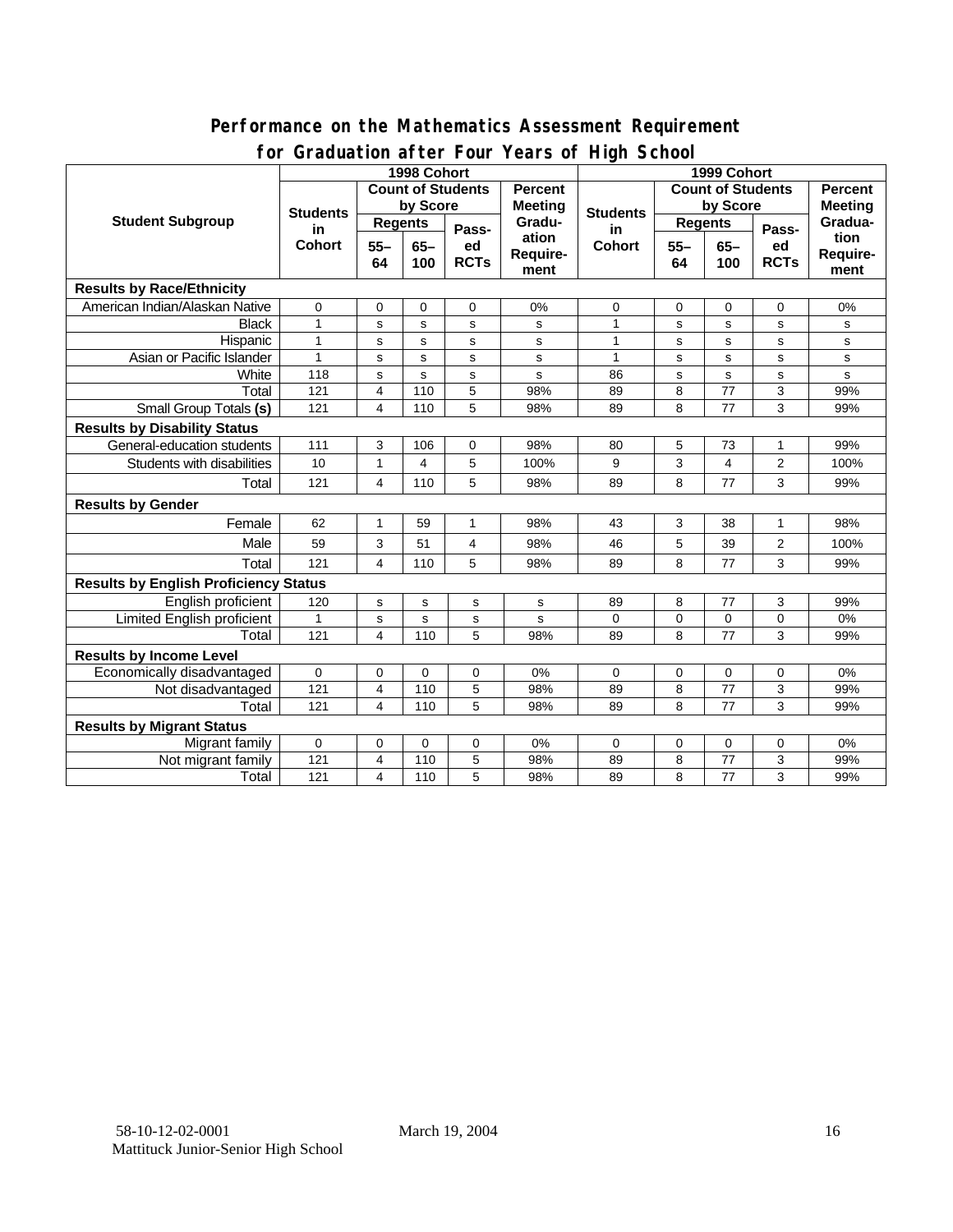### **Cohort Graduation Rates**

Students were counted as graduates in the first two columns of this table if they earned a local diploma with or without a Regents endorsement by June 30<sup>th</sup> of the fourth year after first entering grade 9 and in the second two columns if they earned a local diploma with or without a Regents endorsement by August 31<sup>st</sup> of the fourth year after first entering grade 9. The graduation-rate cohort includes students who transferred to general education development (GED) programs. These students were not counted in the 1998 school accountability cohort for English and mathematics.

|                                              | June 30, 2002                           | 1998 Cohort as of         | 1998 Cohort as of<br><b>August 31, 2002</b> |                           |  |  |  |  |  |
|----------------------------------------------|-----------------------------------------|---------------------------|---------------------------------------------|---------------------------|--|--|--|--|--|
| <b>Student Subgroup</b>                      | <b>Graduation</b><br><b>Rate Cohort</b> | <b>Graduation</b><br>Rate | Graduation<br><b>Rate Cohort</b>            | <b>Graduation</b><br>Rate |  |  |  |  |  |
| <b>Results by Race/Ethnicity</b>             |                                         |                           |                                             |                           |  |  |  |  |  |
| American Indian/Alaskan Native               | 0                                       | 0%                        | 0                                           | 0%                        |  |  |  |  |  |
| <b>Black</b>                                 | 1                                       | s                         | $\mathbf{1}$                                | S                         |  |  |  |  |  |
| Hispanic                                     | 1                                       | s                         | 1                                           | s                         |  |  |  |  |  |
| Asian or Pacific Islander                    | 1                                       | s                         | 1                                           | s                         |  |  |  |  |  |
| White                                        | 118                                     | s                         | 118                                         | s                         |  |  |  |  |  |
| Total                                        | 121                                     | 93%                       | 121                                         | 93%                       |  |  |  |  |  |
| Small Group Totals (s)                       | 121                                     | 93%                       | 121                                         | 93%                       |  |  |  |  |  |
| <b>Results by Disability Status</b>          |                                         |                           |                                             |                           |  |  |  |  |  |
| General-education students                   | 111                                     | 95%                       | 111                                         | 95%                       |  |  |  |  |  |
| Students with disabilities                   | 10                                      | 60%                       | 10                                          | 60%                       |  |  |  |  |  |
| Total                                        | 121                                     | 93%                       | 121                                         | 93%                       |  |  |  |  |  |
| <b>Results by Gender</b>                     |                                         |                           |                                             |                           |  |  |  |  |  |
| Female                                       | 62                                      | 97%                       | 62                                          | 97%                       |  |  |  |  |  |
| Male                                         | 59                                      | 88%                       | 59                                          | 88%                       |  |  |  |  |  |
| Total                                        | 121                                     | 93%                       | 121                                         | 93%                       |  |  |  |  |  |
| <b>Results by English Proficiency Status</b> |                                         |                           |                                             |                           |  |  |  |  |  |
| English proficient                           | 120                                     | s                         | 120                                         | s                         |  |  |  |  |  |
| Limited English proficient                   | 1                                       | s                         | 1                                           | s                         |  |  |  |  |  |
| Total                                        | 121                                     | 93%                       | 121                                         | 93%                       |  |  |  |  |  |
| <b>Results by Income Level</b>               |                                         |                           |                                             |                           |  |  |  |  |  |
| Economically disadvantaged                   | $\mathbf 0$                             | 0%                        | $\mathbf 0$                                 | 0%                        |  |  |  |  |  |
| Not disadvantaged                            | 121                                     | 93%                       | 121                                         | 93%                       |  |  |  |  |  |
| Total                                        | 121                                     | 93%                       | 121                                         | 93%                       |  |  |  |  |  |
| <b>Results by Migrant Status</b>             |                                         |                           |                                             |                           |  |  |  |  |  |
| Migrant family                               | 0                                       | 0%                        | 0                                           | 0%                        |  |  |  |  |  |
| Not migrant family                           | 121                                     | 93%                       | 121                                         | 93%                       |  |  |  |  |  |
| Total                                        | 121                                     | 93%                       | 121                                         | 93%                       |  |  |  |  |  |